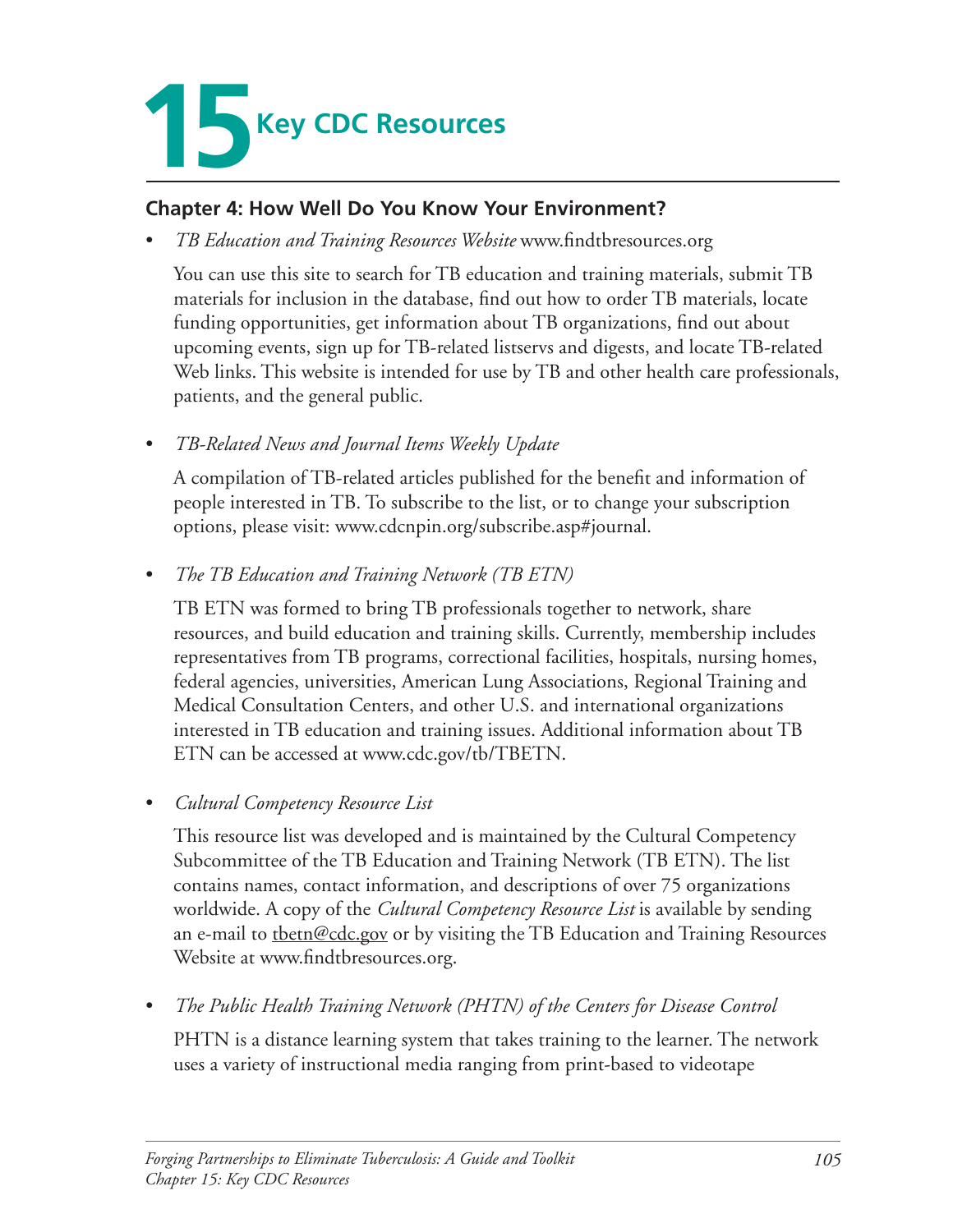and multimedia to meet the training needs of the public health workforce nationwide. PHTN can be accessed at www2.cdc.gov/phtn.

- CDC. Progressing toward tuberculosis elimination in low-incidence areas of the United States: recommendations of the Advisory Council for the Elimination of Tuberculosis. *MMWR* 2002; 51 (No. RR-5). www.cdc.gov/mmwr/preview/mmwrhtml/rr5105a1.htm
- CDC. Recommendations for prevention and control of tuberculosis among foreignborn persons: report of the Working Group on Tuberculosis Among Foreign-Born Persons. *MMWR* 1998; 47 (No. RR-16). www.cdc.gov/mmwr/preview/mmwrhtml/00054855.htm
- CDC. The role of the BCG vaccine in the prevention and control of tuberculosis in the United States: a joint statement by the Advisory Council for the Elimination of Tuberculosis and the Advisory Committee on Immunization Practices. *MMWR*  $1996; 45$  (No. RR-4). www.cdc.gov/mmwr/preview/mmwrhtml/00041047.htm
- CDC. Division of Tuberculosis Elimination. *TB Elimination, Now Is the Time*. Atlanta, GA.

This CDC pamphlet can serve as a call to action with partners. It provides background information on TB that lay persons can understand. The most current version of this pamphlet is available at www.cdc.gov/tb/pubs/nowisthetime/ 

• CDC. Division of Tuberculosis Elimination. *TB Facts for Health Care Workers*. www.cdc.gov/tb/pubs/tb facts\_healthworkers/default.htm

# **Chapter 5: Determining Your Purpose and Choosing Partners**

• CDC. *CDC's Response to Ending Neglect: The Elimination of Tuberculosis in the United States.* Atlanta, GA: US Department of Health and Human Services, CDC; 2002. www.cdc.gov/tb/pubs/iom/iomresponse/

This 61-page document presents a TB elimination plan organized around six goals that frame TB elimination efforts in the context of recommendations made by the Institute of Medicine.

The Centers for Disease Control National Prevention Information Network Website.

This website can help you locate possible TB stakeholders groups in your area. Visit the website and select "Organizations" under "Specific Searches." You will find descriptions of more than 19,000 national, state, and local organizations that provide resources and services related to HIV/AIDS, STDs, and TB. For additional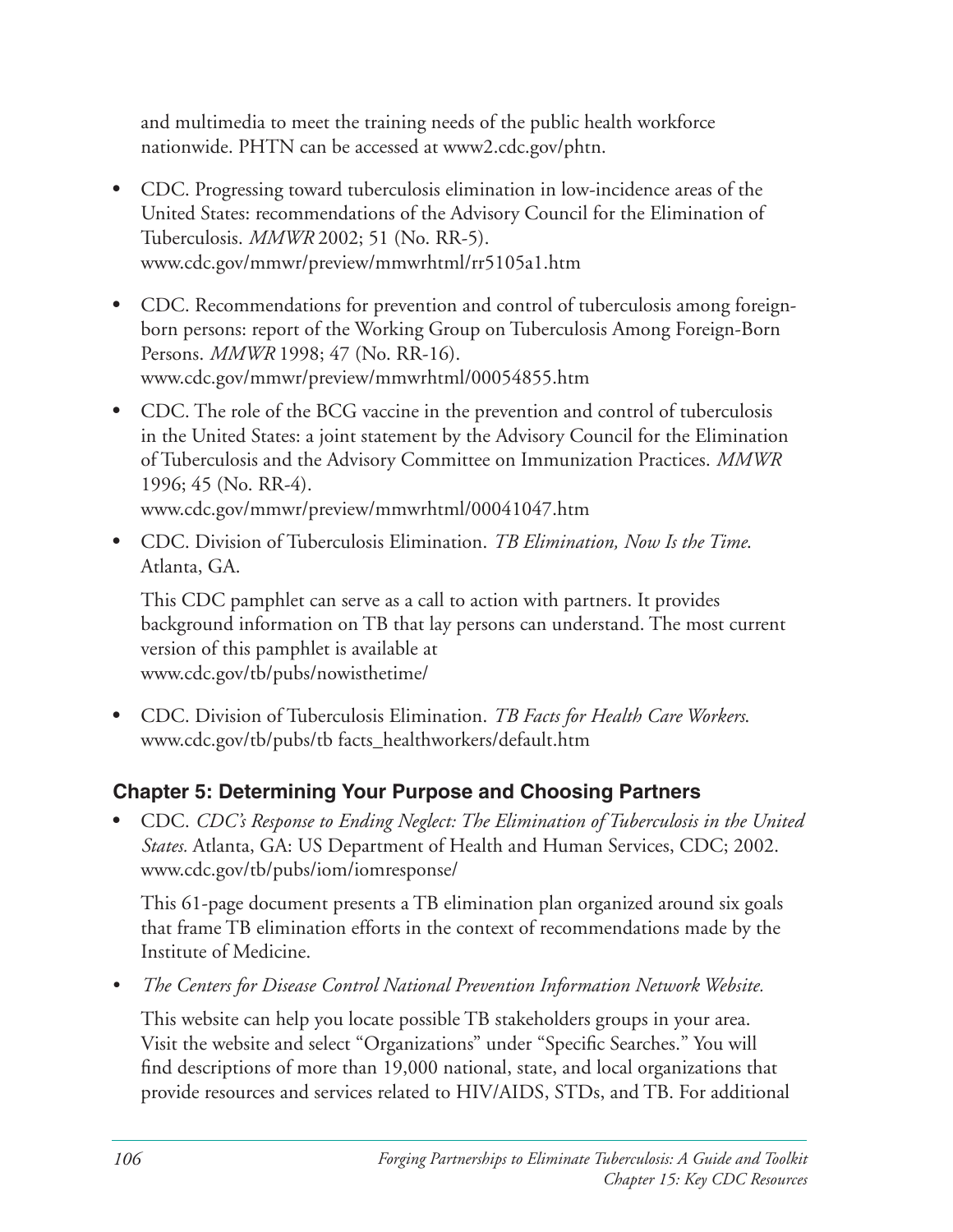TB tools and resources, visit the CDCNPIN Website and select "Tuberculosis." www.cdcnpin.org

- CDC. Progressing toward tuberculosis elimination in low-incidence areas of the United States: recommendations of the Advisory Council for the Elimination of Tuberculosis. *MMWR* 2002; 51 (No. RR-5). www.cdc.gov/mmwr/preview/mmwrhtml/rr5105a1.htm
- CDC. Recommendations for prevention and control of tuberculosis among foreignborn persons: report of the Working Group on Tuberculosis Among Foreign-Born Persons. *MMWR* 1998; 47 (No. RR-16). www.cdc.gov/mmwr/preview/mmwrhtml/00054855.htm
- CDC. Division of Tuberculosis Elimination. *TB Elimination, Now Is the Time*. Atlanta, GA. www.cdc.gov/tb/pubs/nowisthetime/

## **Chapter 6: Creating a Sense of Ownership**

TB-Educate

This is an e-mail listserv through which hundreds of health professionals from across the country and around the world exchange information, share experiences, and ask TB education and training questions. Subscribe to the listserv at www.cdcnpin.org/scripts/subscribe.asp#tb.

• *TB Notes Newsletter* 

This CDC quarterly newsletter contains news about the CDC's Division of Tuberculosis Elimination activities and highlights from state and local TB programs across the country. It also contains a calendar of events describing meetings, conferences, and other educational activities of potential interest to those working in TB. Access the newsletter at www.cdc.gov/tb/notes/notes.htm.

### **Chapter 7: Making Progress and Making Decisions**

• *National Public Health Leadership Development Network* 

The CDC, with the Association of Schools of Public Health and Saint Louis University, created this network. It provides a variety of resources and information designed to develop state and regional health care leadership dedicated to meeting local grassroots needs. The network's goals are accomplished by developing and enhancing individual and organizational leadership and management. Additional information on the network can be obtained from www.heartlandcenters.slu.edu/nln/.